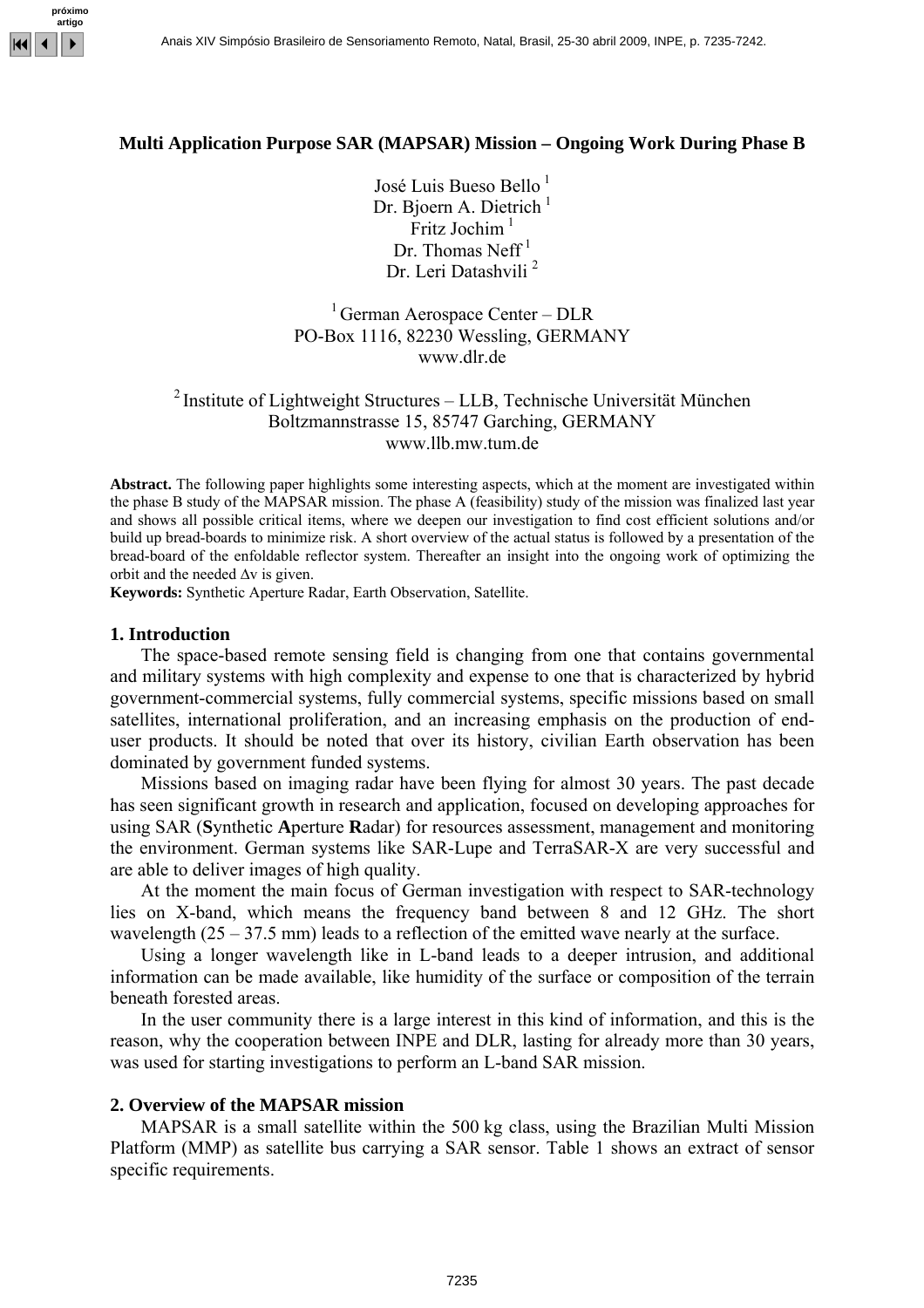| Frequency                          | L-band                           |
|------------------------------------|----------------------------------|
| Polarization                       | single, dual and quad. pol.      |
| Incidence angle interval           | $20 - 45$ deg                    |
| Spatial resolution                 | $3 - 20$ meters                  |
| Instantaneous swath width          | $20 - 55$ km                     |
| Look direction                     | left/right looking at both       |
|                                    | ascending/descending path        |
| Additional requirement             | Interferometry and Stereoscopy   |
| Noise equivalent $\sigma_0$ (NESZ) | -30 dB (quad, dual polarization) |
|                                    | -20 dB (single polarization)     |

Table 1. Extract of sensor specific requirements.

The SAR sensor was designed and discussed in all its components: the sensor electronics unit with its radio frequency sub-unit (RFSU) and its processing and control sub-unit (PCSU), the amplification and power combining concept, the antenna feed horn and antenna reflector system, as well as a custom waveguide design and a complete accommodation into the payload module carrier.

The most innovative components might be the power concept, see Figure 1, and the antenna design. The actual investigations with respect to the antenna are given in Chapter 4.



Figure 1. Power combining concept with polarization synthesis. TWT: traveling wave tube; H Pol: horizontal polarization; V Pol: vertical polarization; OMT: ortho mode transducer

Based on the user requirements, MAPSAR offers three different resolution modes (down to 3 m, 10 m and 20 m) operated in the conventional stripmap mode. The chirp bandwidth is designed to use the full 85 MHz allowed by the World Administrative Radio Conference.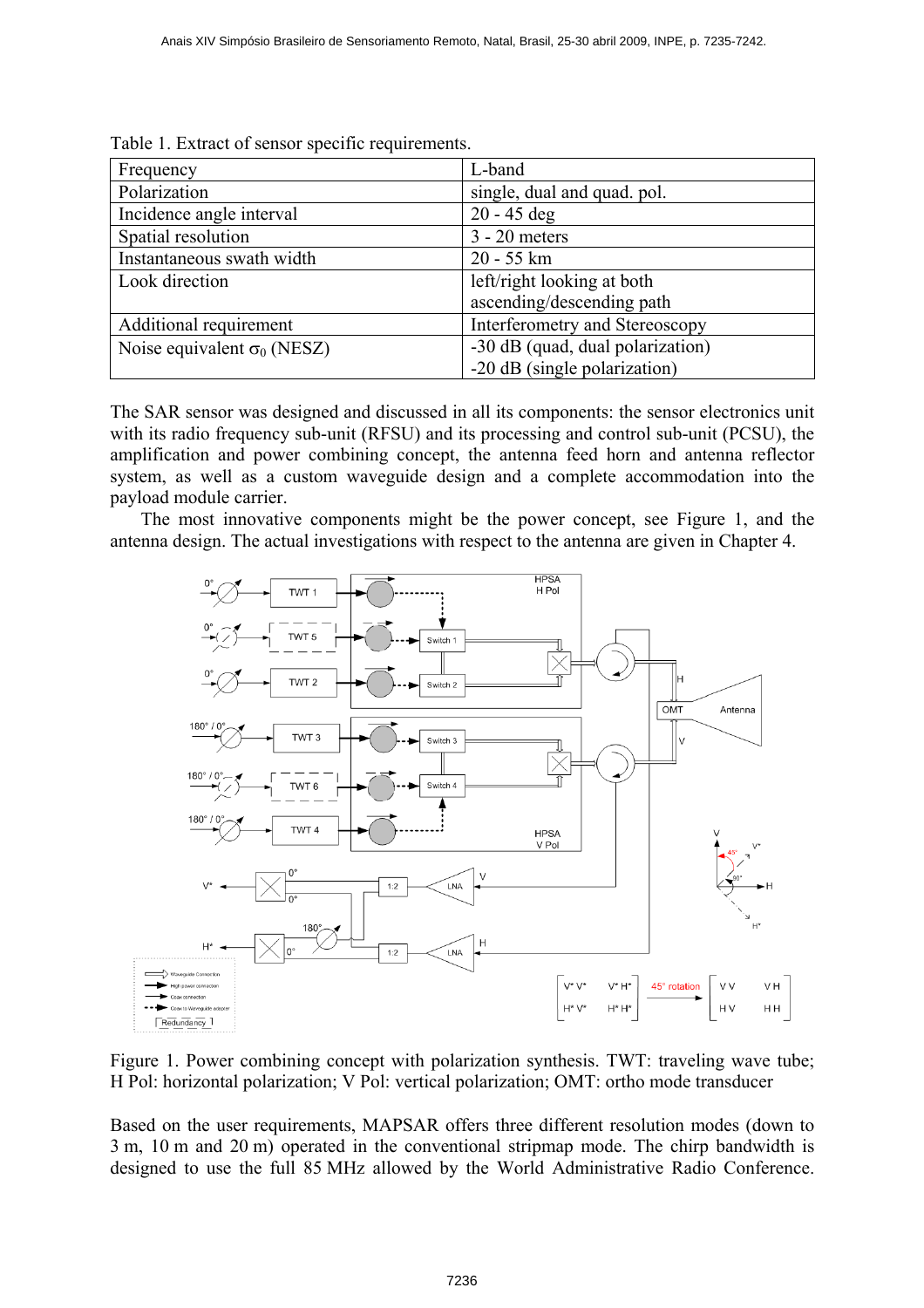This leads to a high resolution mode up to 3 m. For lower resolution modes the bandwidth is reduced accordingly. The quad polarization mode is foreseen for the low resolution, and the single polarization is foreseen for the high resolution to ensure sufficient sensitivity. The medium resolution can be operated in dual or single polarization modes, see also Table 2 and Figure 2.

|                                   | incidence angle | swath width |       | spatial resolution |                 |
|-----------------------------------|-----------------|-------------|-------|--------------------|-----------------|
|                                   | in deg          |             | in km |                    | 1n <sub>m</sub> |
|                                   |                 | near        | far   | near               | far             |
| HR: high resolution / single pol. | $20 - 48$       | 38          | 20    |                    |                 |
| MR: medium resolution / dual pol. | $20 - 49$       | 43          | 43    | 10                 | 10              |
| LR: low resolution $/$ full pol.  | $20 - 36$       | 40          | 24    | 20                 | 20              |

Table 2. MAPSAR modes with performance parameters



Figure 2. Illustration of the MAPSAR geometry in three different modes

The satellite is capable of acquiring SAR data in both left and right looking geometry. The whole satellite will be rotated to have access to the region of interest. In this way, incidence angles between 20 and 45 deg can be operated and the minimum swath width will be larger than the required 20 km. The sensitivity in terms of the noise equivalent sigma zero (NESZ) is better than -30 dB in the fully polarimetric mode. The sensor will reach a PSLR better than 24 dB and the ambiguity suppression is usually better than -18 dB. In summary, the sensor performance is compliant with most of the user requirements and will guarantee excellent image products. In addition, stereoscopy and interferometry shall be possible with MAPSAR, which is highly dependent on the orbit. The actual investigations with respect to the orbit are mentioned in chapter 5.

## **3. Programmatics**

The phase A (feasibility) study of MAPSAR was finalized end of 2006. At the moment we are working on the phase B (detailed analysis), which will last until end of 2009. The launch of the MAPSAR spacecraft is scheduled for 2013.

One major milestone of the phase B study is to build up a bread-board of the enfoldable antenna system, which is described in detail in Chapter 4.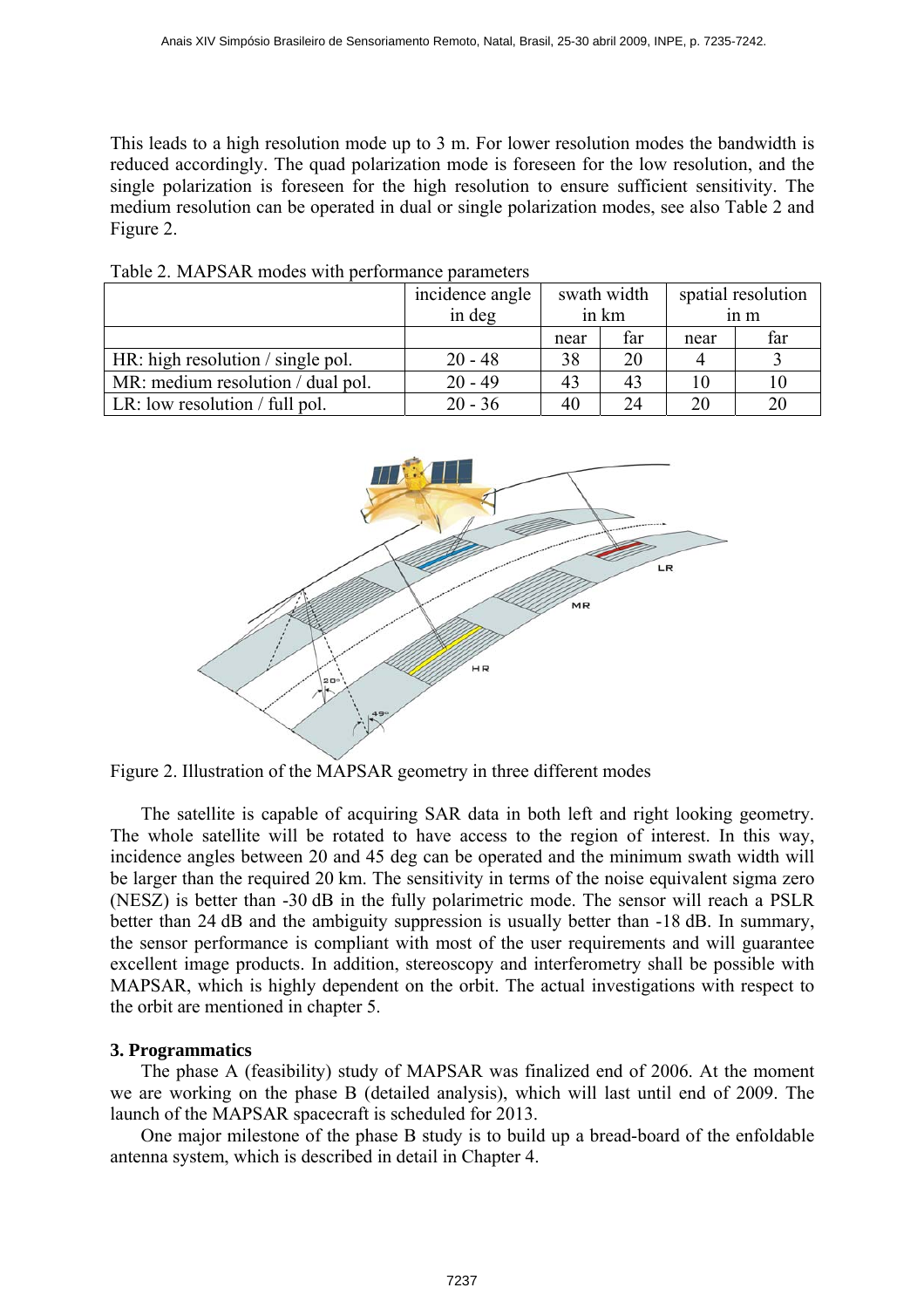# **4. Antenna bread-board**

## **4.1 Antenna requirements**

The selected antenna configuration for MAPSAR is a Cassegrain reflector antenna, see Figure 3, with a main reflector of 7.5 m in azimuth and 5 m in elevation, a hyperbolic subreflector, both with an elliptical rim, and an L-band horn feed.



Figure 3. MAPSAR satellite with its cassegrain reflector antenna

Due to the large reflecting surface and the weight limitations imposed by the MMP platform, a lightweight material for the main reflector is needed. The shell membrane antenna reflector technology (SMART) concept developed at the LLB was selected for the construction of the reflector, Baier et al. (2006), with a non-tensioned reflecting surface and a deployable backside structure consisting of hybrid foldable membranes.

Different antenna requirements were established: Tables 3 and 4 present the surface accuracy and RF requirements imposed to the antenna materials.

| Tuble 5. I'll 11 St 110 Surface accuracy antenna requirements |                         |                          |                          |  |  |  |
|---------------------------------------------------------------|-------------------------|--------------------------|--------------------------|--|--|--|
| RMS                                                           | Gain degradation        | Medium sidelobe          | Strong sidelobe          |  |  |  |
|                                                               |                         | isolation                | requirement              |  |  |  |
| L-Band ( $\lambda$ = 24 cm)                                   | $< \lambda/50 = 4.8$ mm | $< \lambda/100 = 2.4$ mm | $< \lambda/300 = 0.8$ mm |  |  |  |

| Table 3. MAPSAR surface accuracy antenna requirements |  |  |  |  |
|-------------------------------------------------------|--|--|--|--|
|-------------------------------------------------------|--|--|--|--|

## Table 4. MAPSAR RF antenna requirements

|                | Reflection<br>loss | Depolarization | Amplitude<br>variation | Phase<br>variations | Fransmission<br>coefficient |
|----------------|--------------------|----------------|------------------------|---------------------|-----------------------------|
| RF performance | $\leq$ 0.1 dB      | < -40 dB       | $< 0.02$ dB            | deg                 | $<$ -20 dB                  |

Additional mechanical requirements comprise the deployment mechanisms (antenna stiffness requirements for deployed and stowed configurations) and the reflector weight, which will not exceed 70 kg.

These requirements have to be satisfied by the selected antenna. During the phase B, a scaled engineering model antenna has been built to prove the reliability of the employed concept, materials and technologies. In the following, the model and the results of the different tests are presented and discussed.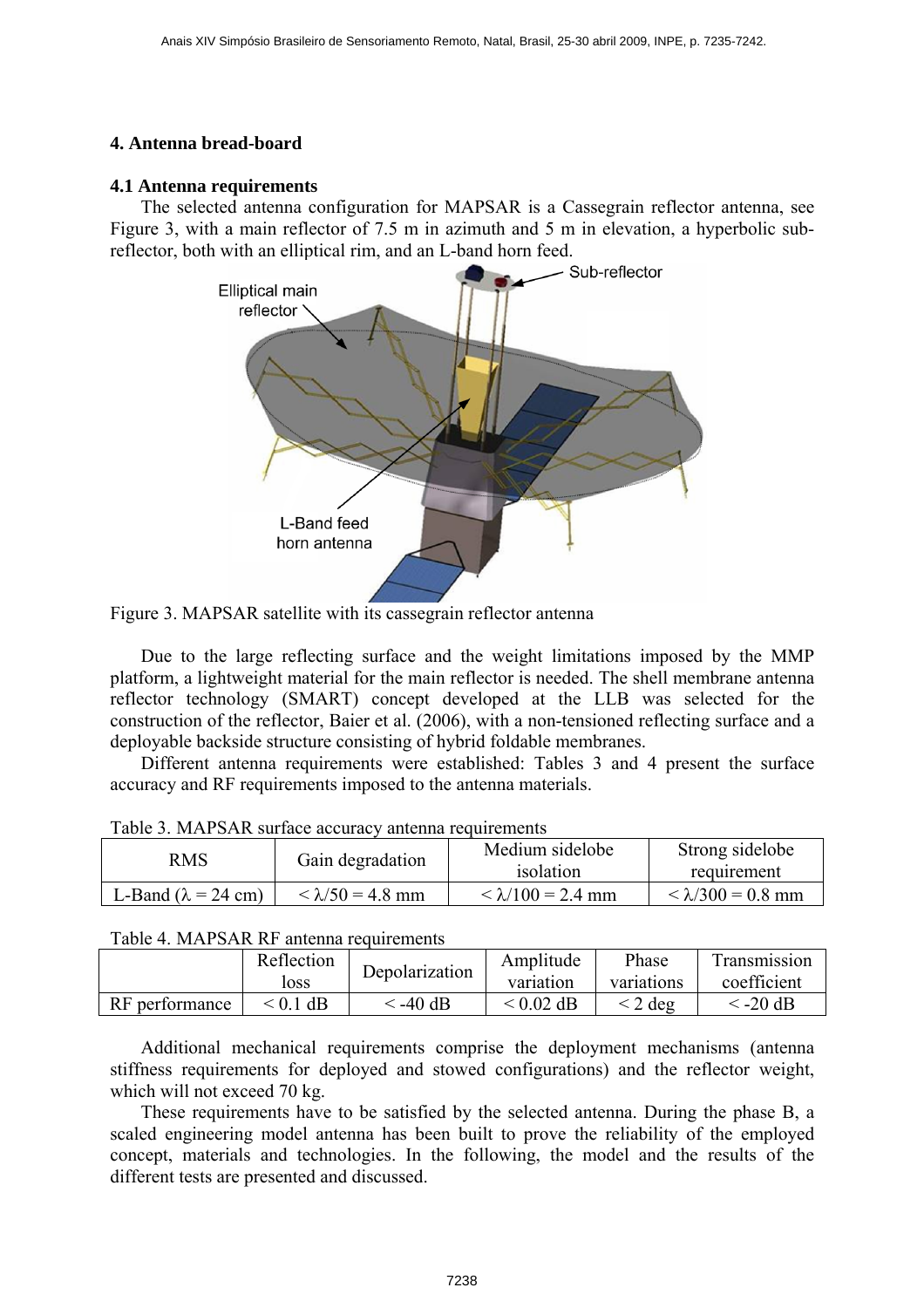## **4.2 MAPSAR antenna reflector structure and bread-board model**

The MAPSAR structure consists of six scalable radial main ribs (radially deployable pantographs with profiled membranes), attached to the solid central unit. In between the radial ribs, a system of auxiliary membrane ribs supports the reflecting surface and ensures the sufficient stiffness for the antenna. The auxiliary ribs are connected to pantographs using spring adapters. Figure 4 shows this configuration.





Triax carbon fibre reinforced silicone composite (triax CFRS) is used as material for the membrane ribs and the reflecting surface, Datashvili (2008). The carbon fibre fabric provides reflectivity and dimensional stability of the surface while silicone is responsible for flexibility and some finite bending stiffness of the composite. This material permits easy stowing and deployment of all membranes, and its flexibility ensures a high accurate double-curved reflecting surface.

A scaled model with an aperture diameter of 1.6 m has been built to verify and qualify all structural and technological procedures used to build the reflector. Figure 5 shows three stages of the performed deployment test. During the deployment, pantographs are extended radially by an electric motor.



Figure 5. Bread-board antenna deployment procedure

This bread-board antenna model enables to carry out a number of different tests for verification of the conceptual design ideas and analysis tools developed. It will also be used to identify possible weak points and to verify the reliability of the deployment mechanism, Datashvili and Baier (2008).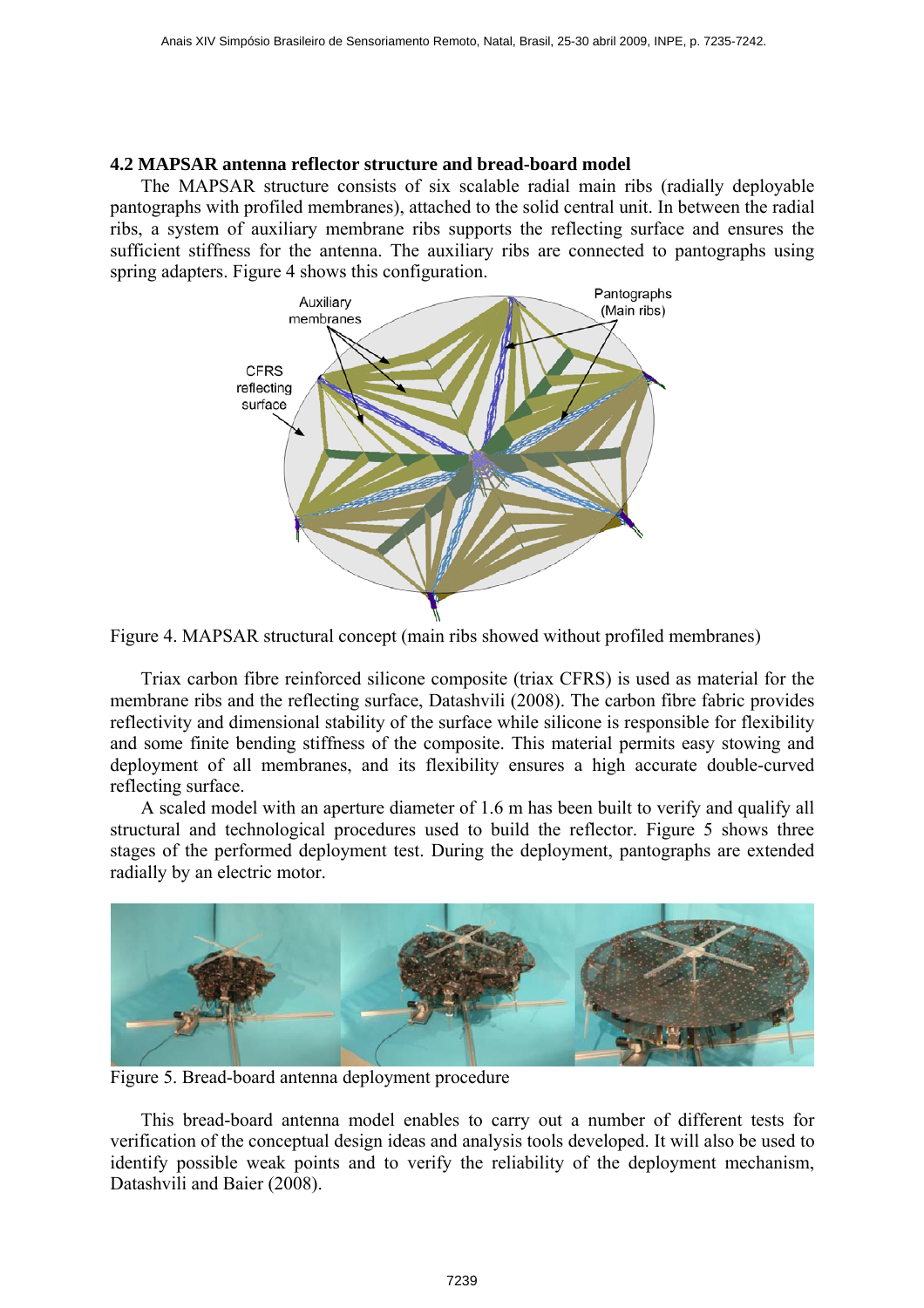#### **4.3 MAPSAR antenna analysis and tests**

In the deployment mechanism test, see Figure 5, the high reliability and synchronization of the deployment mechanism were fully confirmed. A previous demonstrator with an umbrella deployment mechanism was manufactured to prove the root-mean-square (RMS) surface accuracy of the triax CFRS material. This demonstrator was undertaken a series of deployment tests under earth gravitation-compensated conditions within parabolic flights, and with precision photogrammetry techniques under different laboratory conditions at LLB facilities, Datashvili et al. (2006). In all calculations the total RMS accuracy budget including all sources of deviations did not exceed 0.5 mm, which is in concordance with the MAPSAR surface accuracy antenna requirements, see Table 3.

RF characterization tests were performed in three different measurement facilities and the results show the possibilities of using the CFRS material as reflecting surface for frequencies even higher than the required L-band. Table 5 summarizes the obtained measurement results in the RF range from 5.5 GHz to 8 GHz, which fully satisfied the RF antenna requirements shown in Table 4 for L-band.

|                | Reflection<br>loss | Depolarization | Amplitude<br>variation | Phase<br>variations | Transmission<br>coefficient |
|----------------|--------------------|----------------|------------------------|---------------------|-----------------------------|
| RF performance | $<$ 0.13 dB        | : -42 dB       | $<$ 0.02 dB            | $\leq 0.5$ deg      | $\leq$ -21 dB               |

|  |  | Table 5. MAPSAR RF antenna measurement results |
|--|--|------------------------------------------------|
|--|--|------------------------------------------------|

The characterized lightweight material allows the MAPSAR reflector antenna to fulfill the mission requirements in terms of mass and stowed volume as well. Simulations demonstrate that also the eigenfrequency conditions in stowed and deployed configuration are fulfilled.

Finally, using a fully parametric finite element model, thermo-mechanical analyses were performed. All these analyses demonstrate that the selected structure and the characterized materials for the MAPSAR antenna can be successfully used for space applications.

## **5. Orbit design and orbit keeping**

During phase A of the MAPSAR study, two different Sun-synchronous orbits were investigated in order to cover all user requirements: repeat pass SAR interferometry as well as SAR stereoscopy. In the present study an alternative orbit concept will be investigated: combining the MAPSAR orbit with the TerraSAR-X (TSX) orbit to allow [complementary](http://dict.leo.org/ende?lp=ende&p=thMx..&search=complementary) observations. The reproducible interferometric orbit shall be the primary requirement, whereas SAR stereoscopy should be possible in addition. In the present study, a non Sunsynchronity is accepted in order to keep the orbit reproducibility.

## **5.1 Reference orbit assumption**

The TerraSAR-X orbit is Sun-synchronous with ground a track reproducibility after 11 days and 167 draconic periods. The corresponding mean Keplerian orbital elements are: semimajor axis a = 6892.9 km (equivalent to mean equatorial height  $H = 514.8$  km), circular, inclination  $i = 97.44$  deg, ascending node at 18:00 mean local time (dust orbit). For MAPSAR the present study assumes a circular orbit with inclination  $i = 100$  deg. The orbital height has to be derived from the condition of the multipass interferometry as near as possible to the TerraSAR-X orbit.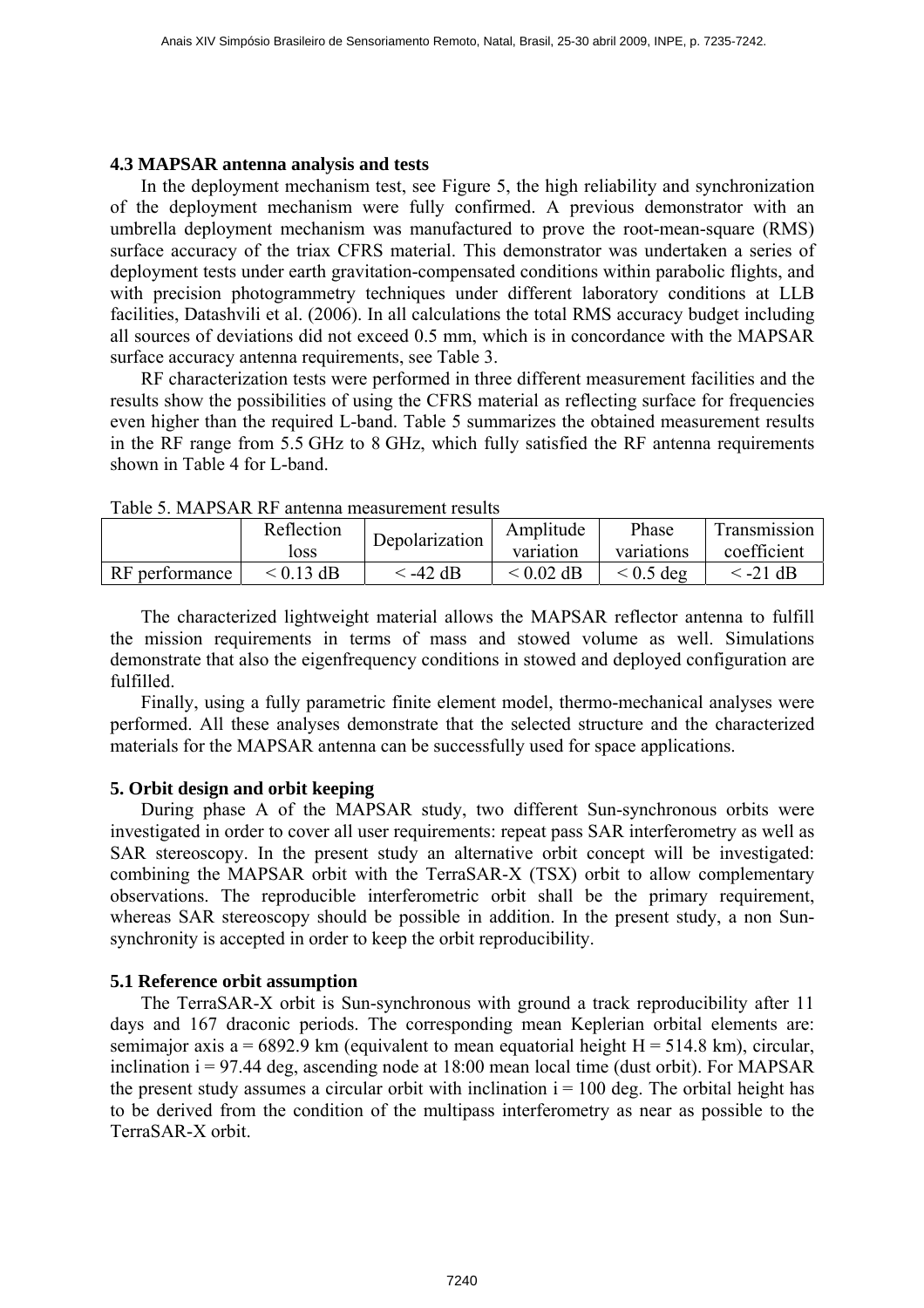#### **5.2 Orbit selection considerations**

In order to allow multipass SAR interferometry, the effective baseline  $B_{\text{eff}}$ , compare Figure 6, will be used as characteristic parameter. The interferometric observation will be undertaken from the two satellite positions  $S_1$  and  $S_2$ . These positions are separated by the central angle difference Δγ. A mathematical relation between the effective baseline and the central angle difference can be derived using Figure 6.



Figure 6, left: The computation of the effective baseline for multipass SAR interferometry between the two satellite positions  $S_1$  und  $S_2$ , under the assumption of a circular satellite orbit and related to a spherical primary body. right: Orbit correction cycle (correction in semimajor axis) for  $H = 535$  km MAPSAR orbit (reproducibility about 11:164) for node crossing accuracy  $\pm 100$  m, for solar maximum (curve 1) and solar minimum (curve 2)

For an L-band SAR sensor, an average value of  $B_{\text{eff}} \approx 0.7 - 1.0$  km for the effective baseline will be taken into account. Assuming the orbital height  $H = 515$  km and the average incidence angle of 28 deg, the corresponding central angle difference will be about  $\Delta y = 0.01$  deg.

In order to respect such a small amount with respect to a given reproducibility of a reference orbit, a suitable subcycle has to be found. This subcycle of an alternative orbit has to be controlled with the request of fulfilling the interferometric condition. Assume K periods of the node for track reproducibility of a reference orbit within N draconic periods, as well as an additional shift  $\Delta \gamma$  of the satellite position allowing an interferometric observation. Then the mean shift of nodal longitude per one draconic period for the new orbit will be calculated using Equation (1).

$$
\overline{\Delta \lambda_{\Omega}} = -\left(K \cdot 360^{\circ} + \Delta \gamma\right) / N \tag{1}
$$

This value including the mean inclination and eccentricity of the desired orbit allows the calculation of the mean semimajor axis of the new orbit. This new orbit is extremely related to the selected inclination. In order to keep the  $K = 11$  days reproducibility of the node and in order to be higher than the TSX orbit for an orbit with inclination  $i = 100$  deg,  $N = 166$  will be selected for the number of draconic periods. An orbit with semimajor axis  $a = 6915.552$  km will be obtained (averaged orbital height at equator  $H = 537.4$  km).

Table 6 lists the fuel amount for a satellite lifetime of 4 years together with other detailed information to get a feeling which fuel amount has to be taken into account for orbit keeping for a (more or less) stable interferometric orbit. Based on the assumptions of a satellite launch